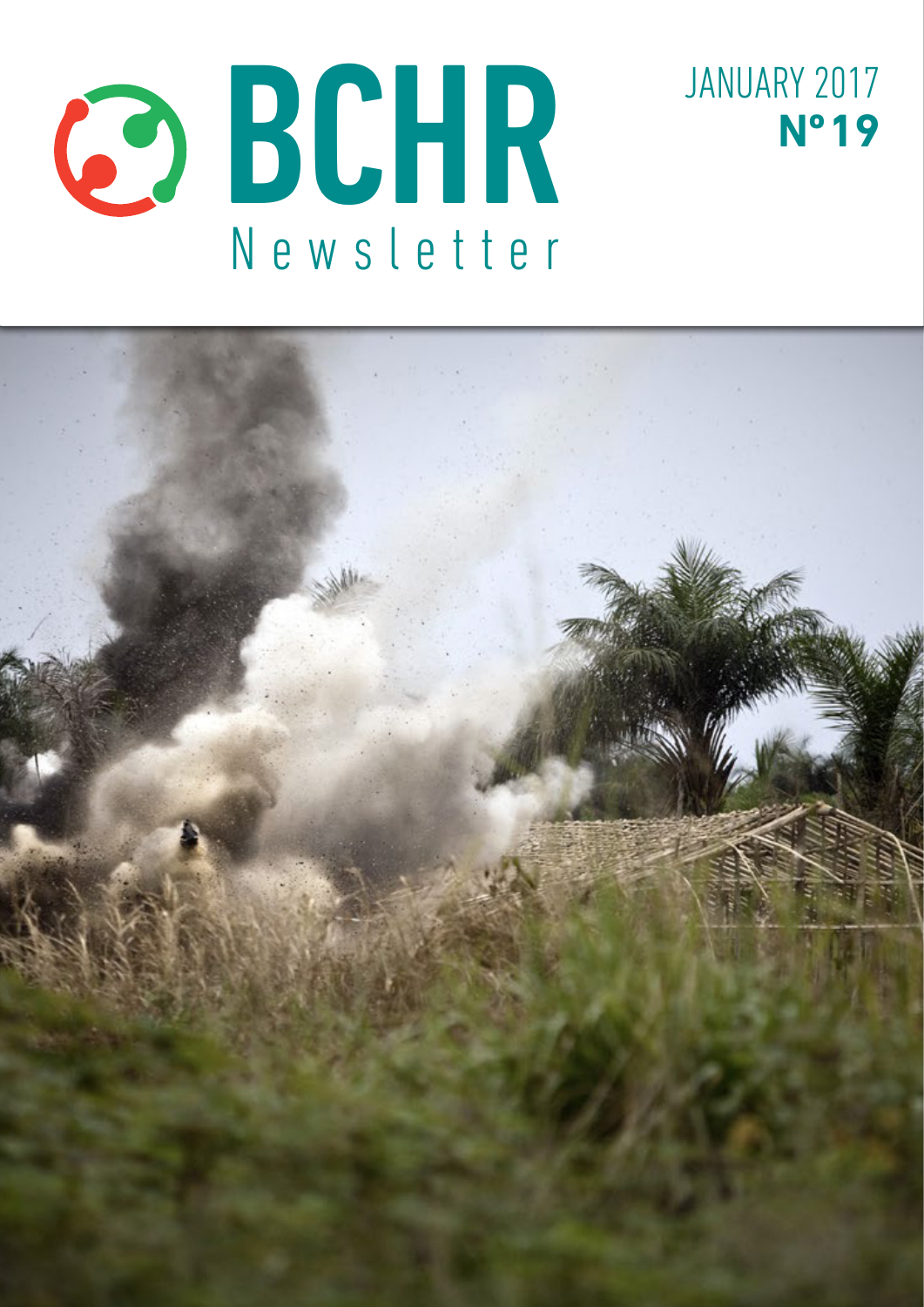## The BCHR Network

The BCHR Network is pleased to present the BCHR Update Newsletter, which provides a host of insights into the work of the network and its members. The main purpose of this newsletter is to a) share information about the work of the network and its members to a wider audience, and b) to strengthen co-operation and co-ordination between the network members themselves and with other interested parties.

- Click [here](http://www.networkbchr.org) to learn more about the BCHR Network.
- Click [here](mailto:bh.int%40cbs.dk?subject=) for a complete list of the BCHR Network members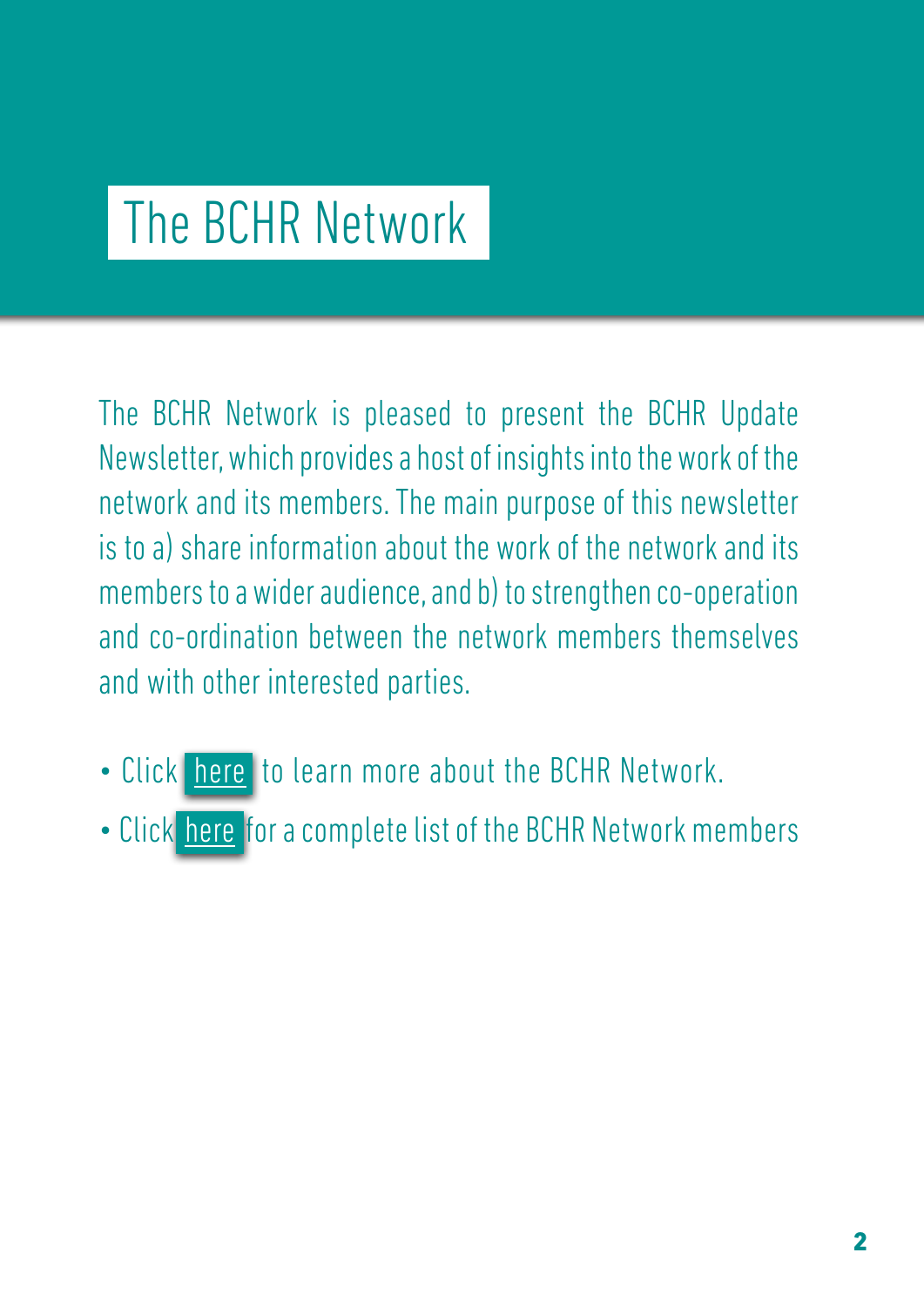## INDEX / Newsletter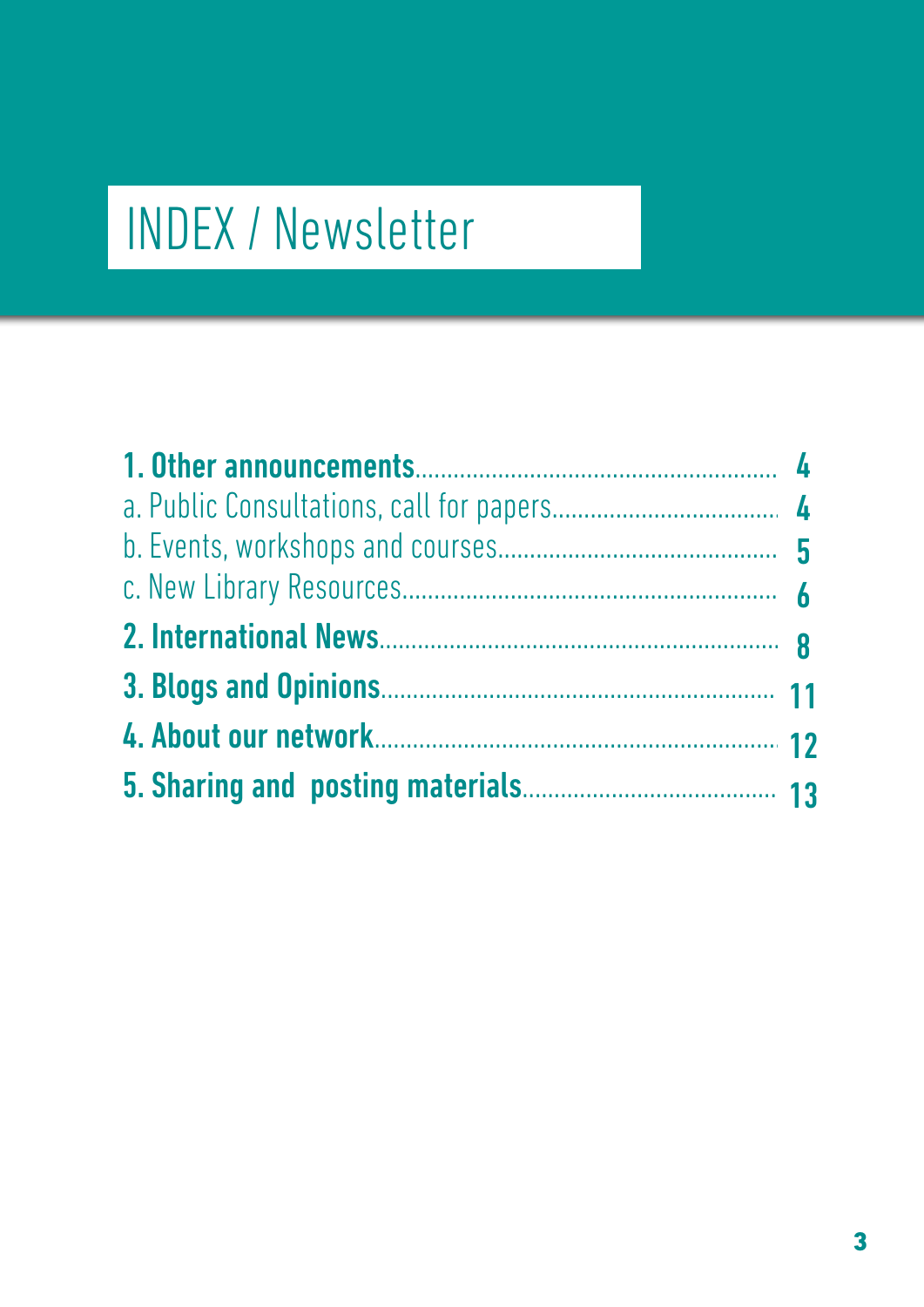## Other announcements

## A. PUBLIC CONSULTATIONS, CALL FOR PAPERS

#### • Call for Papers: International Conference on Business & Human Rights - International Law Challenges, European Responses

Deadlines: Submission of abstracts: 31 January, Selection of papers: 15 February 2017, Delivery of full papers: 15 May 2017.

The University of Milan, encourages scholars to submit papers on the following topics: The implementation of the international legal instruments and principles on Business and Human Rights in Europe, the European contribution to the development of international principles on Business and Human Rights, legislation addressing corporate behavior and the provision for a human rights due diligence process in Europe, amongst others.

For more information please contact: [angelica.bonfanti@unimi.it](mailto:angelica.bonfanti%40unimi.it?subject=)

#### • Mapping Research and Initiatives on Access to Remedy and Business & Human Rights

#### Deadline: 8 February

The 2017 UN Forum on Business & Human Rights (27-29 November) will have a major focus on the issue of access to remedy for business-related human rights impacts. In order to inform preparations, the Forum Secretariat is doing a mapping of ongoing research and projects linked to this topic. All stakeholders are encouraged to submit brief information about ongoing or planned research and projects for 2017-18 related to the issue of access to remedy in the context of business and human rights.

[Learn more](http://tinyurl.com/jghuynd)

## • Public Consultation: Due Diligence Guidance for Responsible Business **Conduct**

#### Deadline: 09 February

The OECD is currently developing a general Due Diligence Guidance for Responsible Business Conduct to provide practical support to companies on the implementation of the OECD Guidelines for Multinational Enterprises. Comments received will be taken into account when finalising the Guidance which is scheduled for completion in 2017.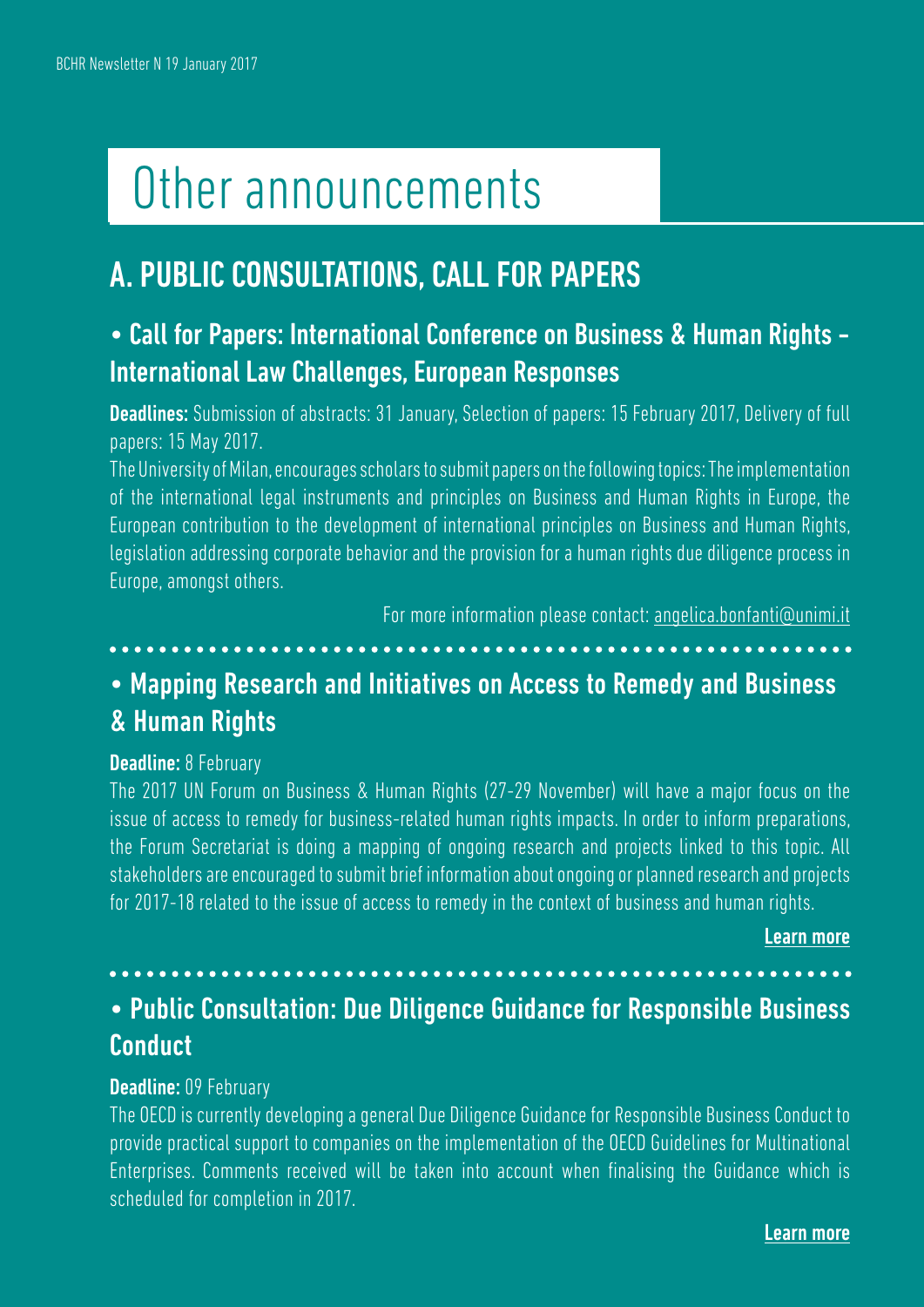## B. EVENTS, WORKSHOPS AND COURSES

### • International conference "Business and Human Rights: comparing experiences"

#### Date: 16-17 February 2017

Place: Parliament of Catalonia

**Organized by:** ICIP and the Directorate-General for Cooperation of the Generalitat of Catalonia ICIP and the Directorate-General for Cooperation of the Generalitat of Catalonia organize the international conference "Business and Human Rights: Comparing Experiences. A View Focusing on the Extraterritorial Perspective", which will take place at the Parliament of Catalonia on 16-17 February. As public policy in Catalonia regarding the relationship between business and human rights is currently being defined, this international seminar aims to raise the main problems related to this matter and learn about the most advanced initiatives that are tacking place to promote corporate respect for human rights.

[Learn more](http://icip.gencat.cat/en/detalls/Activitat_Agenda/Empreses-i-Drets-Humans)

#### • Master of Advanced Studies in Children's Rights (inc. child labour)

#### Date: February

Place: Sion and Geneva, Switzerland **Organized by:** Centre for Children's Rights Studies, University of Geneva The Master of Advanced Studies in Children's Rights (MCR) is a part-time international and interdisciplinary postgraduate programme, which takes place over a two-year period in Switzerland.

[Learn more](http://www.unige.ch/mcr/)

### • Public event: Swiss Global Compact Dialogue 2017 on Responsible Business – Let's make Global Goals Local Business

**Date: 14 April 2016** Place: Die Post, Wankdorfallee 4, 3030 Bern **Organized by:** Global Compact Network Switzerland

The forum aims to learn from small and large companies, business schools, NGO's and media and participate in a dialogue for a better understanding and improvement of responsible long term business practices.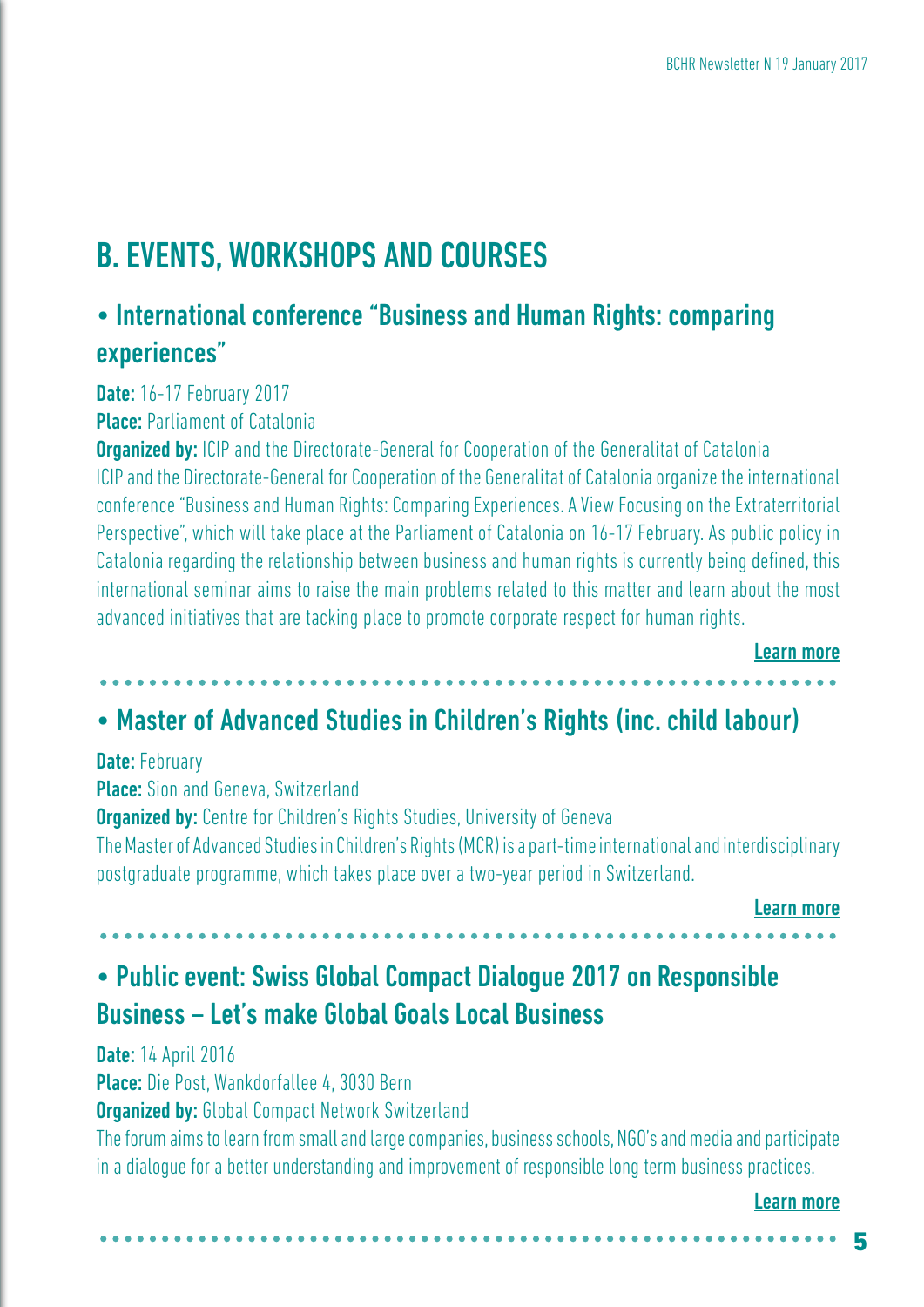#### • The Role of Market Actors in Mass Atrocity

Date: April 4 to April 20 2017 Place: Grinnell College **Organized by: Grinnell College** 

To illuminate dynamics of mass atrocity and the needs atrocity creates, genocide and conflict-related studies consider the role of state, perpetrator, and victim groups. The inclusion of market actors, however, remains marginalized. This course considers dynamics perpetuating this marginalization and its costs, exploring the possibilities for greater inclusion of corporation in genocide-related discussion.

[Learn more](http://tinyurl.com/gp5mr35)

## C. NEW LIBRARY RESOURCES

### • Shining a Light on Human Rights: Corporate Human Rights Performance Disclosure in the Mining, Energy and Financial Sectors

#### Author: Universidad Católica de Valparaiso and VINCULAR

The main objective of this study was to identify trends in corporate human rights performance disclosures in the mining and metals, energy and financial services sectors. As an initial study, these three sectors were chosen based on their direct human rights impacts in the case of the mining and energy sectors, or the influence companies have on the human rights performance of their clients in the case of the financial services sector.



[Learn more](http://tinyurl.com/zke9yfq)

#### • The Garifuna Struggle in Honduras (video)

#### Author: CGTN

This story aims to portrait the struggle for the land the Garifuna people in Honduras is dealing with. Several of their leaders have been killed as they fight to defend it. Private investors and even Honduras' government are now after their land.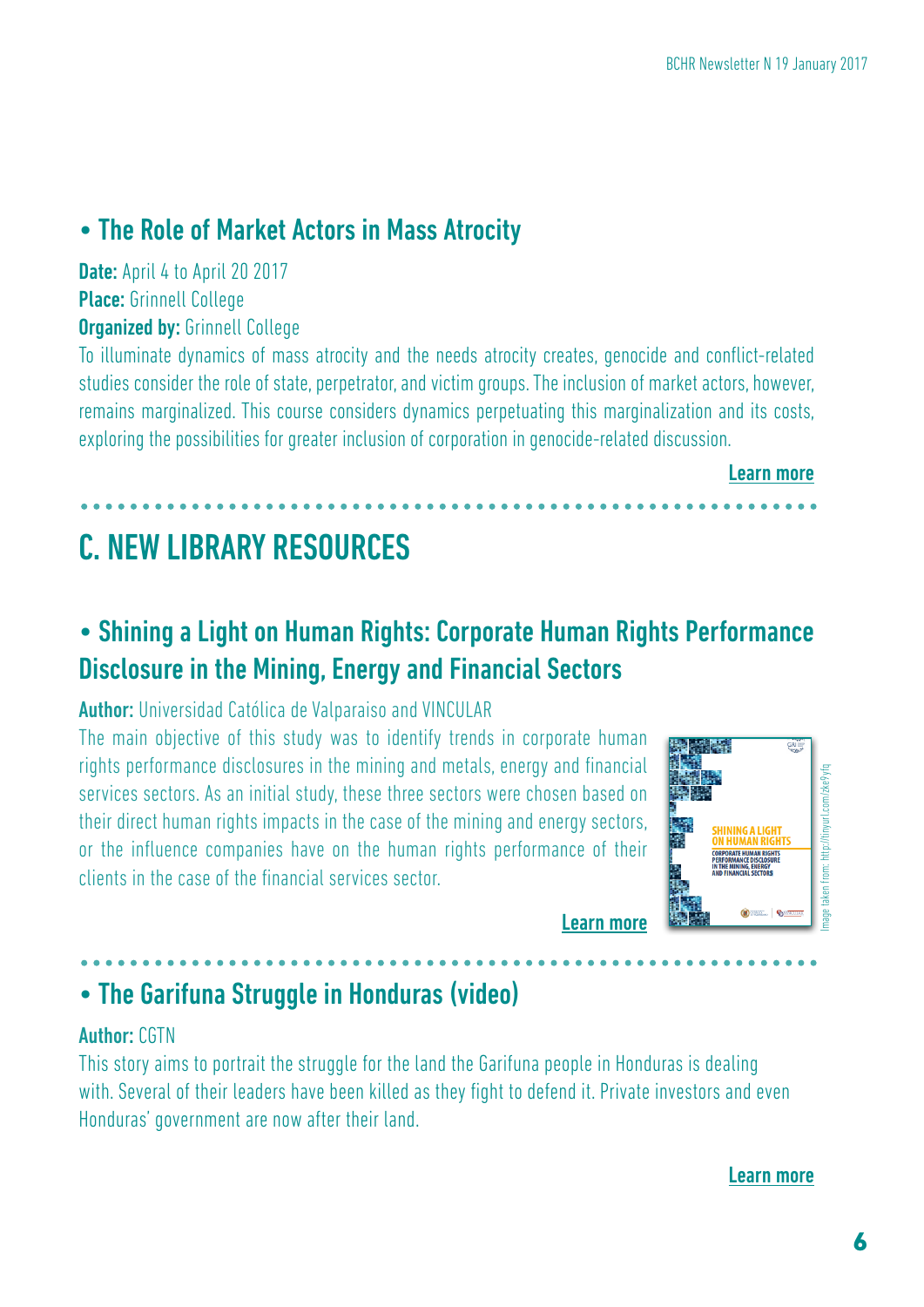### • Fragile! Handle with Care: Multinationals and Conflict

#### Authors: SOMO

As part of the Multinational Corporations in Conflict-Affected Areas (MCAA) programme, between 2013 and 2016 SOMO, together with its local partners, undertook research on extractives and agro-industries in five countries, Colombia, Democratic Republic of the Congo, Liberia, Sierra Leone and South Sudan.



[Learn more](http://tinyurl.com/jcwt7y3)

## • Should companies be involved in peacemaking, or mind their own business?

Author: Mark Van Dorp

[Learn more](https://tinyurl.com/j79sf9x)

#### • UN Guiding Principles on Business and Human Rights Discussion - Paper for Banks on Implications of Principles 16–21

#### Author: The Thun Group

This discussion paper provides a conceptual framework to help consider the meaning and reach of Principle 13 of the UNGP´s for banks in a corporate and investment banking context and further consideration of the due diligence envisaged by Principle 17.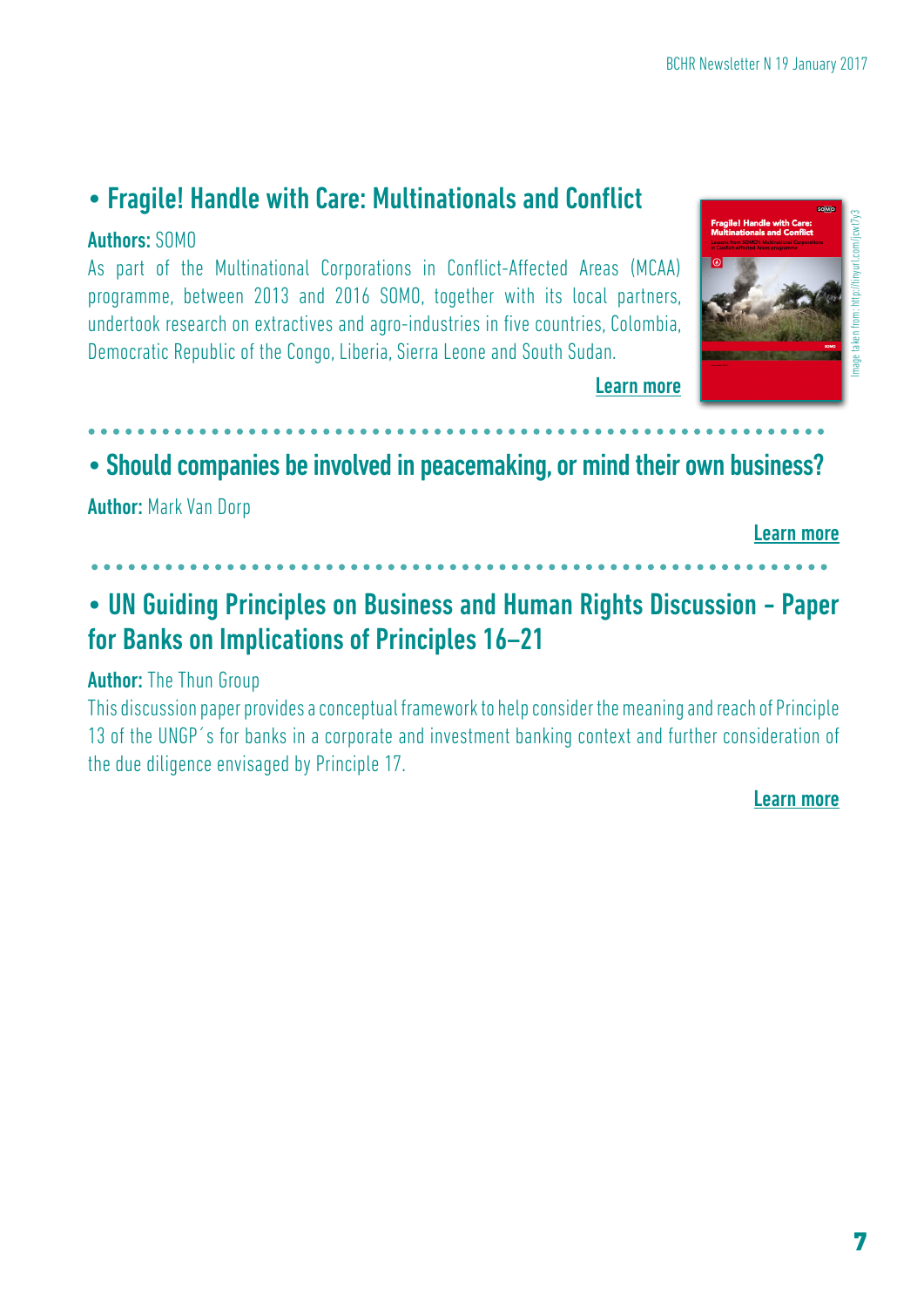## International News

### • Tanzania Allows Maasai Land to be Stolen Under the Guise of Development

Date: 08 December 2017

Source: Mondiaal Nieuws

Tanzania is receiving development assistance to further develop the agricultural sector through public-private cooperation. The projects are being promoted under the premise that fertile land is abundant but, in practice, this land is almost occupied. This means that large-scale agricultural projects are driving people off their land. An example is the case of the Maasai of Mabwegere.

[Learn more](http://tinyurl.com/zyzpn2g )

### • Costa Rica's Supreme Court Stops Hydroelectric Project for Failing to Consult Indigenous Peoples

Date: 02 January 2017

Source: Cultural Survival

On November 1, 2016, the Constitutional Chamber of Costa Rica's Supreme Court provided news to a Terraba Indigenous territory when it stopped the state-run Costa Rica Electricity Institute from going forward with the Diquis hydroelectric project for failing to consult Indigenous communities who would see part of their lands flooded.

[Learn more](http://tinyurl.com/jj7v34k)

#### • The Human Cost of Palm Oil Production in Myanmar

Date: 04 January 2017

Source: Al Jazeera

Although the inception of the palm oil sector in Myanmar has provided regular jobs to unskilled labourers seeking regular employment and is increasing the internal supply of cooking oil within the country, the industry at large is being criticised on a number of fronts, especially those related to forced labour.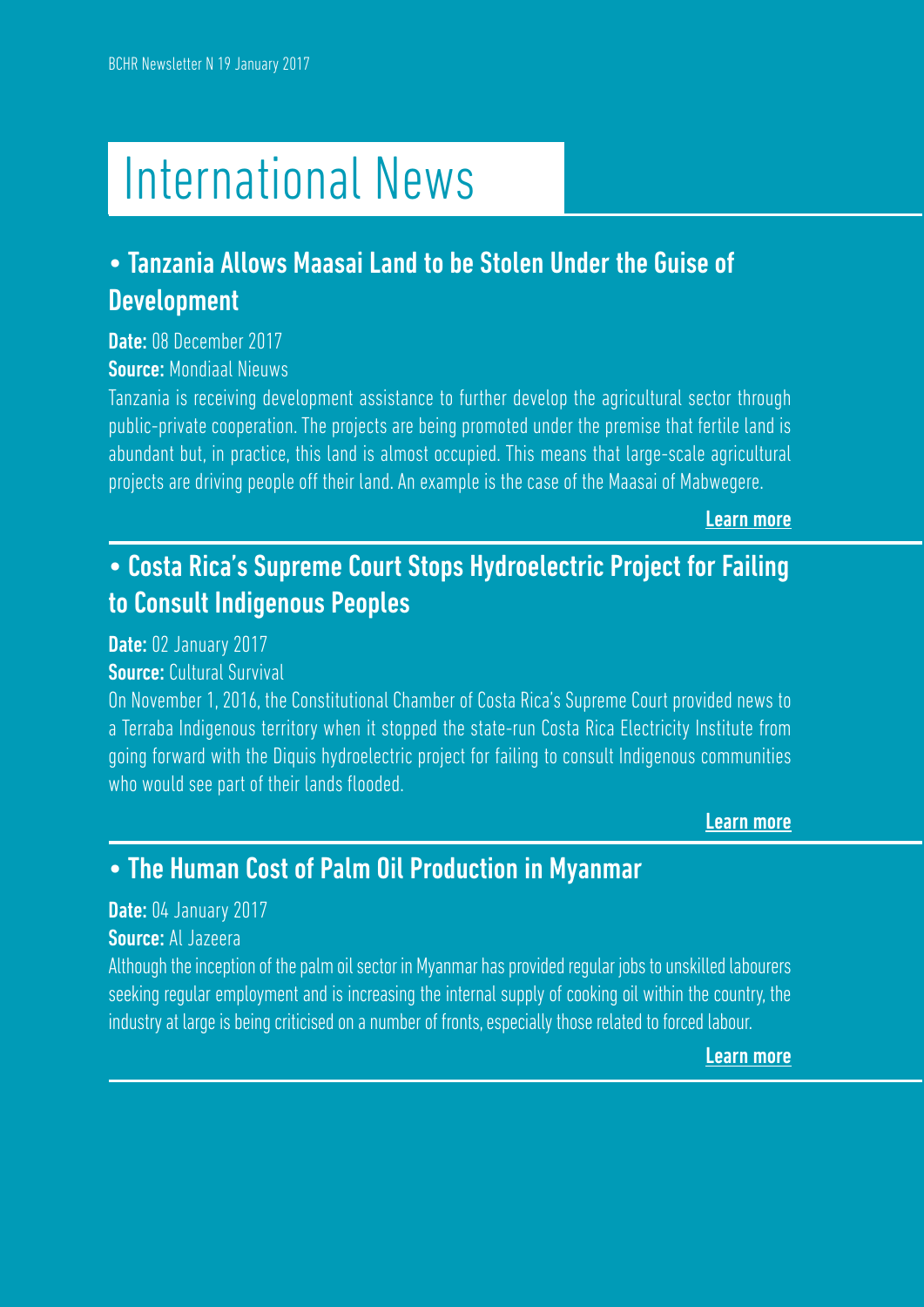## • Jokowi Grants First-Ever Indigenous Land Rights to 9 Communities - Indonesia

Date: 04 January 2017

#### Source: Mongabay

For the first time, Indonesia's central government has recognized the rights of nine indigenous communities to the forests they call home, a milestone for a national indigenous people's movement that is seeking to bring to a close an era of abuse and discrimination at the hands of the state.

[Learn more](http://tinyurl.com/zpnnbjg )

#### • Policemen Shoot Protesting Chi Limited Workers, Kill Two

Date: 04 January 2017 Source: Punch

Two casual workers with Chi Limited have lost their lives after a team of policemen opened fire on them during a protest at the company's headquarters on Ajao Estate, Lagos State.

[Learn more](http://tinyurl.com/hojk7xg)

#### • Child Slavery Claims Against Nestle, Cargill Get One More Chance

Date: 09 January 2017

Source: Bloomberg

Six men forced into slavery as boys to harvest cocoa pods have a second chance to go after some of the world's biggest chocolate companies in U.S. court, saying the companies should have known their suppliers used forced labour.

[Learn more](http://tinyurl.com/gvu8g8q)

### • Eighth Arrest Made in Hunt for Killer of Environmentalist Berta Cáceres

Date: 16 January 2017 Source: El País

The investigation into the murder of Honduran environmental campaigner Berta Cáceres has taken a new turn. Mexican Federal Police officers have arrested one of the suspects in Reynosa (Tamaulipas). The detainee is Henry Javier Hernández Rodríguez, a 26-year-old former member of the military, who was working in a barber shop at the time of his arrest. A total of eight people have been detained so far in the investigation.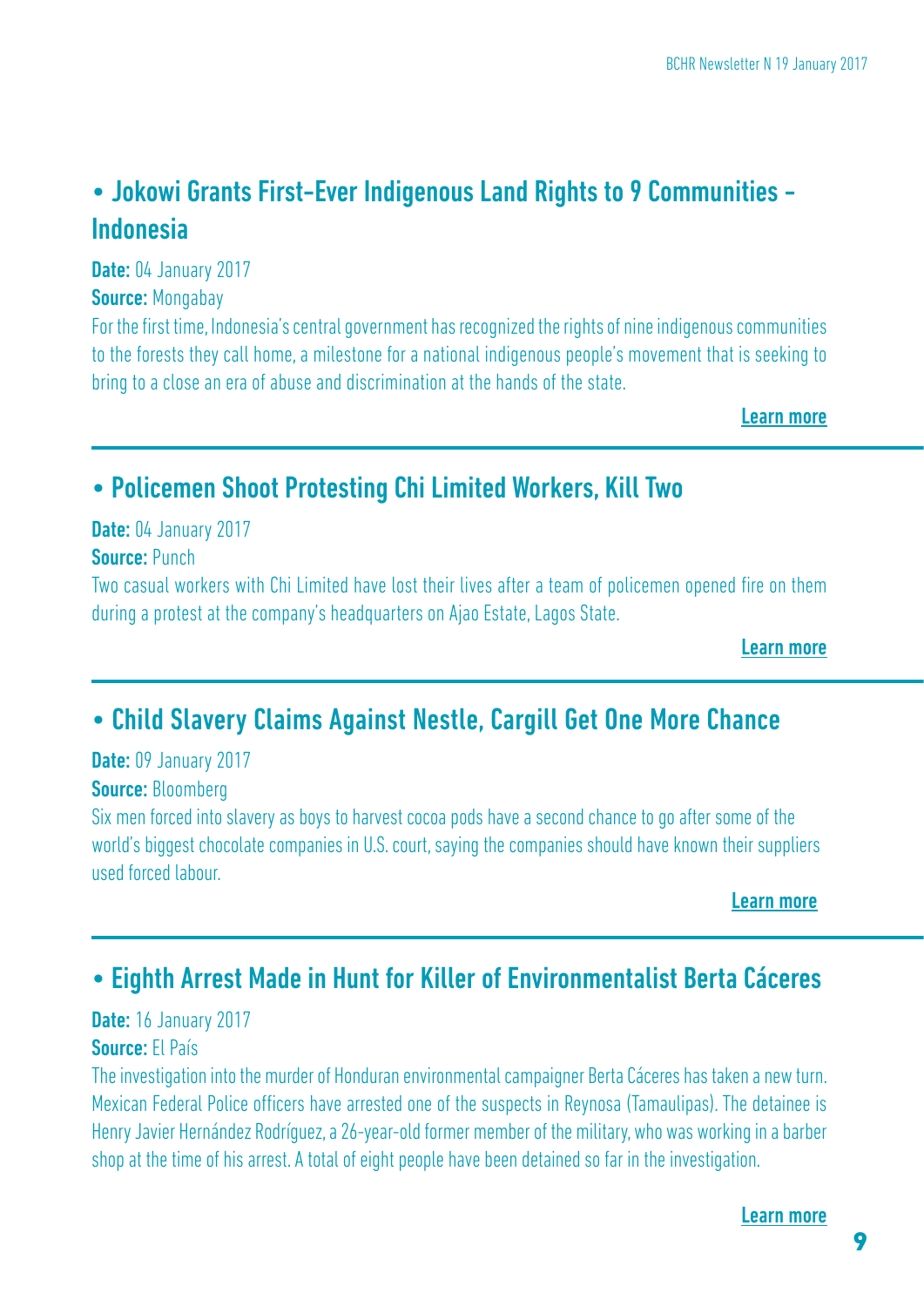### • Uganda To Commence International Conference of the Great Lakes Region Protocol (ICGLR) Mineral Certification

#### Date: 18 January 2017

Source: Oil in Uganda

Don Binyina was sworn the Executive Director Africa Centre for Mineral Policy and the new Chair of the Audit Committee of ICGLR against the Illegal Exploitation of Natural Resources. The International Conference of the Great Lakes Region Protocol against the Illegal Exploitation of Natural Resources came into force in 2006. 12 member heads of State of the countries that form the ICGLR signed this protocol into place. ICGLR puts in place a mechanism for the certification of natural resources that the Audit Committee implements.

[Learn more](http://tinyurl.com/gmp3r8z)

#### • Second Winner of Environmental Prize Killed Months after Berta Cáceres Death

Date: 18 January 2017

**Source:** The Guardian

Goldman prize winner Isidro Baldenegro López, who was known for his activism against illegal logging, was shot dead months after Berta Cáceres was murdered. Baldenegro's murder is yet another grave reminder of the dangers faced by environmental and land activists in the region.

[Learn more](http://tinyurl.com/hm9wveq)

#### • Trapped in Dying Tea Gardens, Workers Lose Children to Traffickers

Date: 20 January 2017

Source: Reuters

Tea gardens began shutting in 2002 and within five years, most had fully closed because management said they were unviable to run or struggled with big loans. In the 276 mostly closed tea gardens of West Bengal, young girls are dropping out of high school and "disappearing" with agents, according to a Child Welfare Board official.

[Learn more](http://tinyurl.com/hu8rhaa)

#### • Surigao IP leader, Anti-mining activist, Gunned Down

Date: 23 January 2017

Source: Davao Today

A leader of Mamanwa tribe was gunned down by unidentified gunmen riding a motorcycle on January 20 in Claver, a mining town in Surigao del Norte. Delamente was known for fighting the rights of Mamanwa tribe and his tough stance against the large scale nickel mining companies operating within their ancestral lands.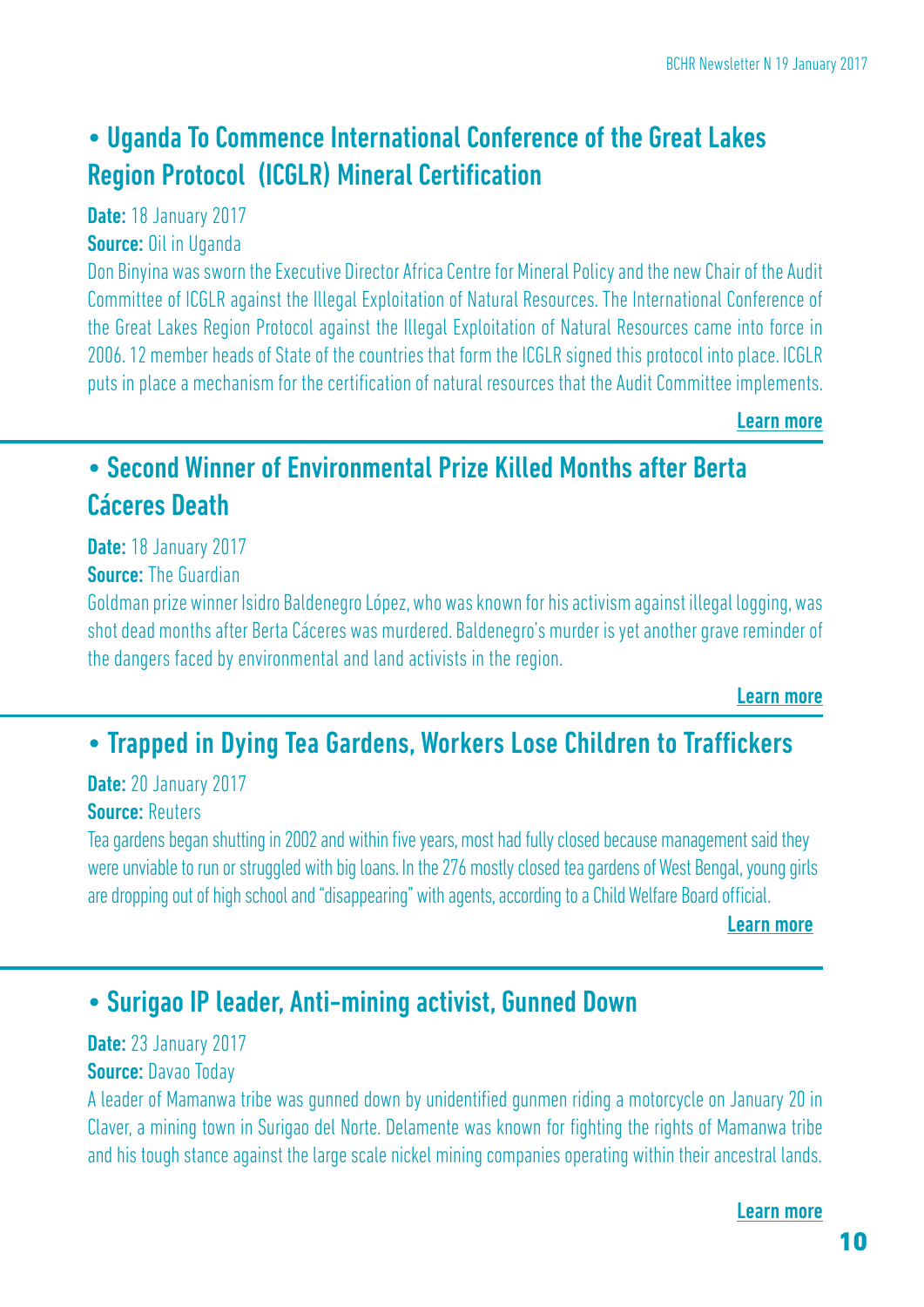# Blogs and Opinions

Article by: Upasana Khatri U.S. Court Assists with Dutch Human Rights Lawsuit Against Shell

The author of this blog analyzes the latest development of the Kiobel case and how in 2013 in a U.S. Court, Judge Alvin Hellerstein granted her the Foreign Legal Assistance application.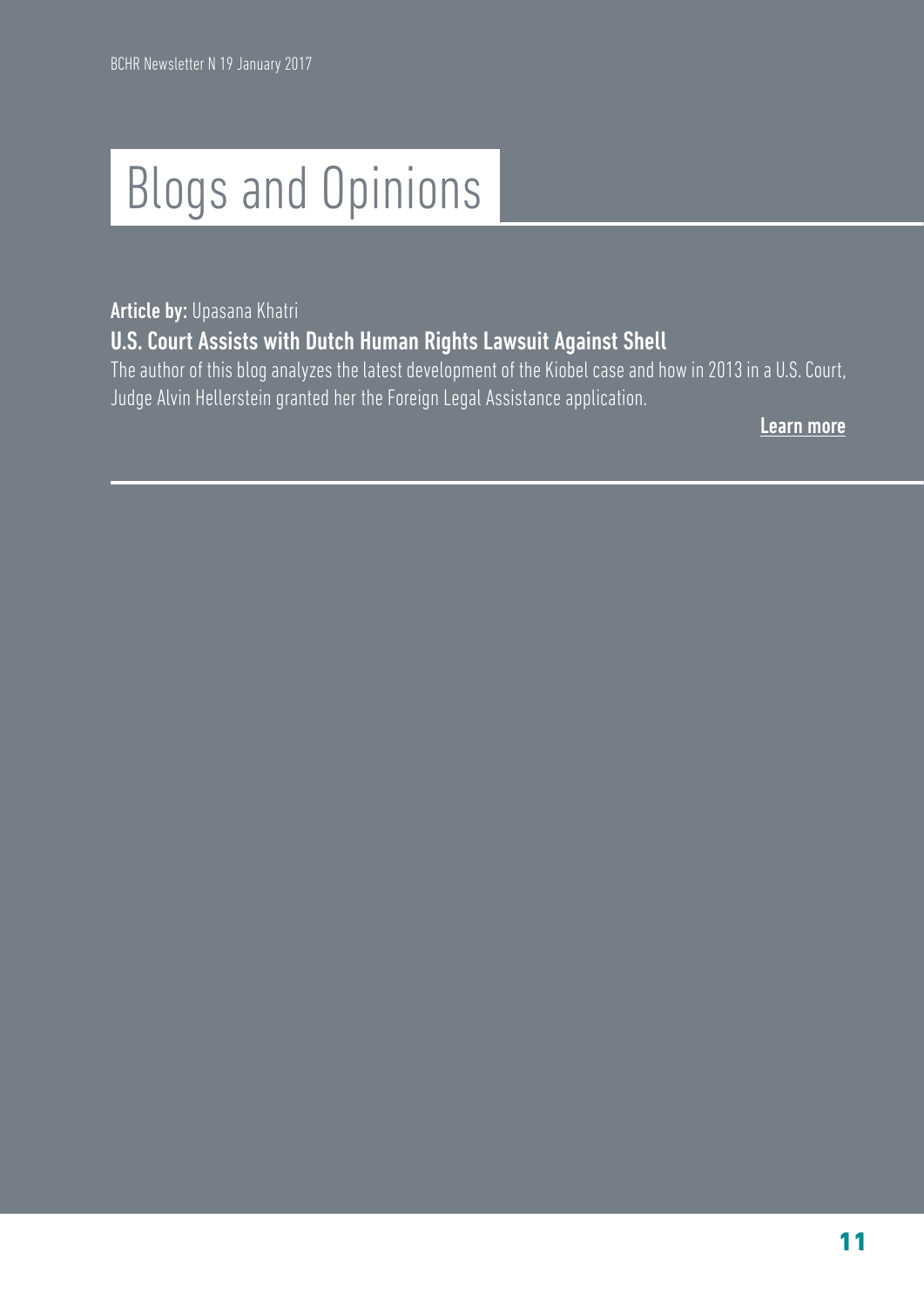## About our Network

The Network brings together researchers, practitioners and NGO members from various fields with the aim of researching and analysing the role of business in conflict situations reducing the human and people's rights violations and any other negative social and environmental impact as well as other adverse consequences. It also looks at the potential role of companies in relation to peace building.

The Network reflects upon the causes, dynamics and consequences of business involvement in armed conflicts and systematic state repression, as well as upon existing or potential responses to such involvements in light of the responsibilities of all concerned actors and ongoing international and local efforts to develop and apply appropriate initiatives and guidelines.

Visit: <http://www.networkbchr.org/>